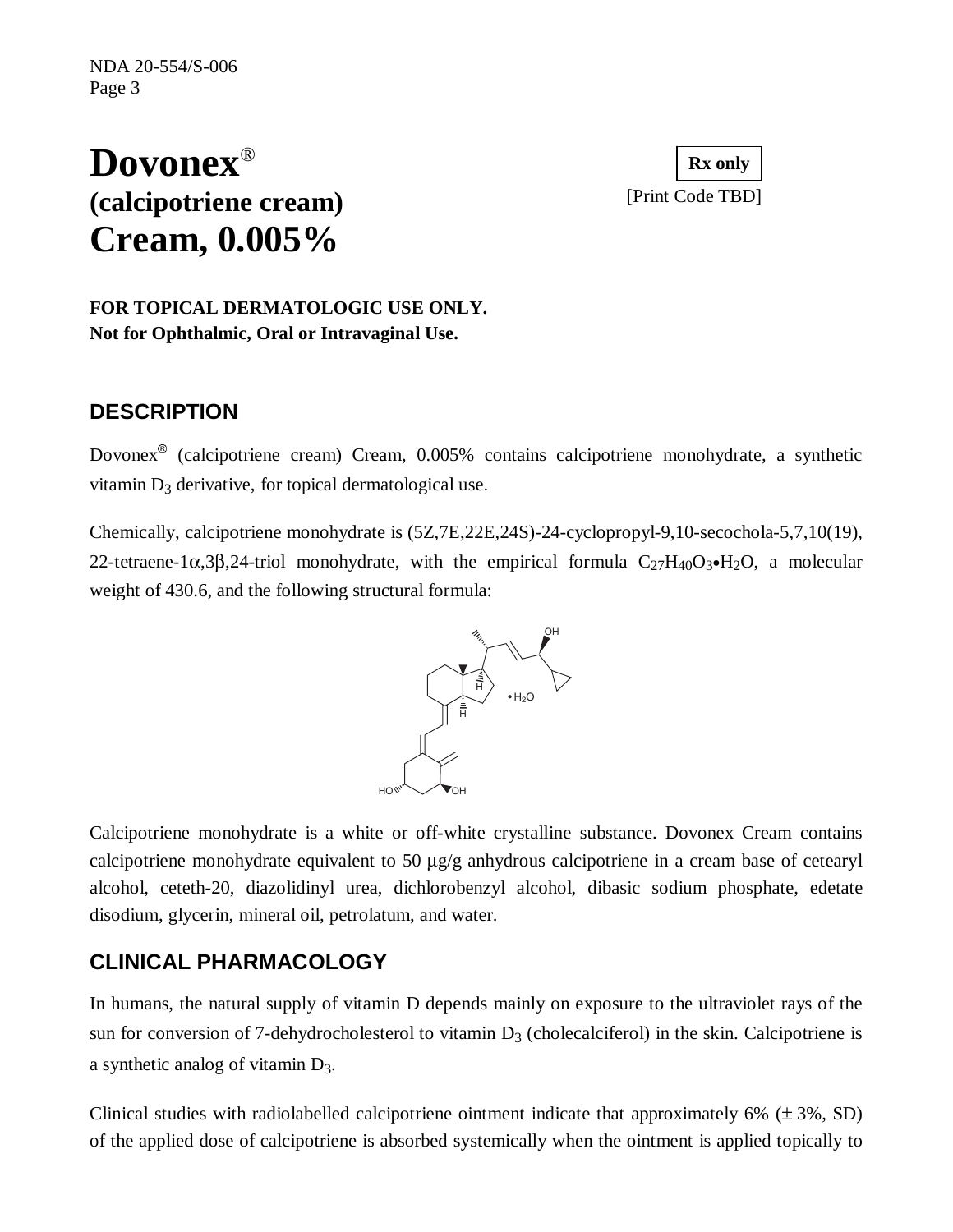NDA 20-554/S-006 Page 4

psoriasis plaques, or 5%  $(\pm 2.6\%, SD)$  when applied to normal skin, and much of the absorbed active is converted to inactive metabolites within 24 hours of application. Systemic absorption of the cream has not been studied.

Vitamin D and its metabolites are transported in the blood, bound to specific plasma proteins. The active form of the vitamin, 1,25-dihydroxy vitamin  $D_3$  (calcitriol), is known to be recycled via the liver and excreted in the bile. Calcipotriene metabolism following systemic uptake is rapid, and occurs via a similar pathway to the natural hormone.

# **CLINICAL STUDIES**

Adequate and well-controlled trials of patients treated with Dovonex Cream have demonstrated improvement usually beginning after 2 weeks of therapy. This improvement continued with approximately 50% of patients showing at least marked improvement in the signs and symptoms of psoriasis after 8 weeks of therapy, but only approximately 4% showed complete clearing.

### **INDICATIONS AND USAGE**

Dovonex (calcipotriene cream) Cream, 0.005%, is indicated for the treatment of plaque psoriasis. The safety and effectiveness of topical calcipotriene in dermatoses other than psoriasis have not been established.

# **CONTRAINDICATIONS**

Dovonex Cream is contraindicated in those patients with a history of hypersensitivity to any of the components of the preparation. It should not be used by patients with demonstrated hypercalcemia or evidence of vitamin D toxicity. Dovonex Cream should not be used on the face.

# **PRECAUTIONS**

#### **General**

Use of Dovonex Cream may cause transient irritation of both lesions and surrounding uninvolved skin. If irritation develops, Dovonex Cream should be discontinued.

For external use only. Keep out of the reach of children. Always wash hands thoroughly after use.

Reversible elevation of serum calcium has occurred with use of topical calcipotriene. If elevation in serum calcium outside the normal range should occur, discontinue treatment until normal calcium levels are restored.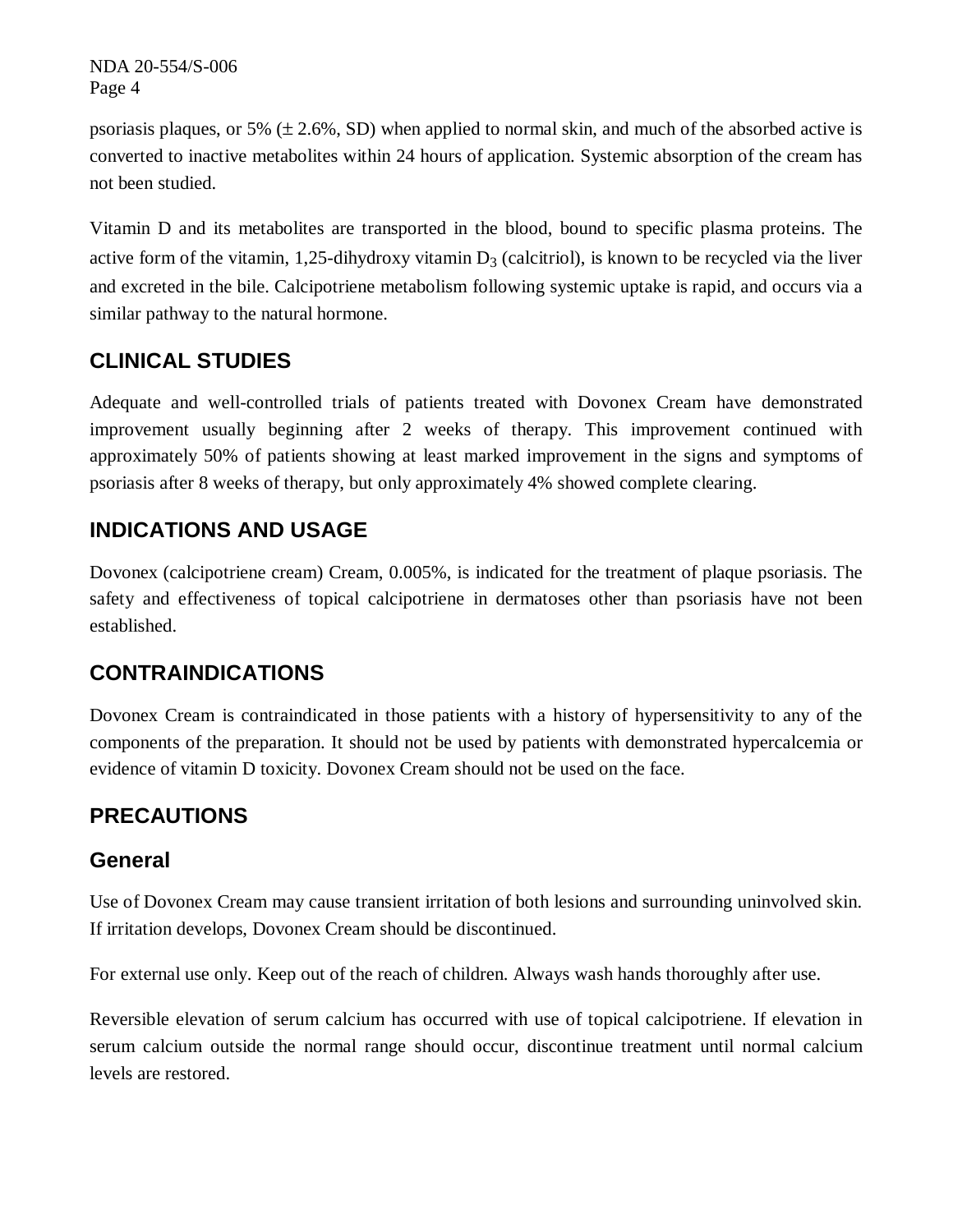#### **Information for Patients**

Patients using Dovonex Cream should receive the following information and instructions:

- 1. This medication is to be used only as directed by the physician. It is for external use only. Avoid contact with the face or eyes. As with any topical medication, patients should wash their hands after application.
- 2. This medication should not be used for any disorder other than that for which it was prescribed.
- 3. Patients should report to their physician any signs of adverse reactions.
- 4. Patients that apply Dovonex to exposed portions of the body should avoid excessive exposure to either natural or artificial sunlight (including tanning booths, sun lamps, etc.)

### **Carcinogenesis, Mutagenesis, Impairment of Fertility**

The potential of calcipotriene to induce carcinogenesis in standard long-term animal studies (in the absence of ultra-violet radiation (UVR)) has not been evaluated. In a study in which albino hairless mice were exposed to both UVR and topically applied calcipotriene, a reduction in the time required for UVR to induce the formation of skin tumors was observed (statistically significant in males only), suggesting that calcipotriene may enhance the effect of UVR to induce skin tumors. Patients that apply Dovonex to exposed portions of the body should avoid excessive exposure to either natural or artificial sunlight (including tanning booths, sun lamps, etc.). Physicians may wish to limit or avoid use of phototherapy in patients that use Dovonex.

Calcipotriene did not elicit any mutagenic effects in an Ames mutagenicity assay, a mouse lymphoma TK locus assay, a human lymphocyte chromosome aberration assay, or in a micronucleus assay conducted in mice.

Studies in rats at doses up to 54  $\mu$ g/kg/day (318  $\mu$ g/m<sup>2</sup>/day) of calcipotriene indicated no impairment of fertility or general reproductive performance.

### **Pregnancy**

#### *Teratogenic Effects: Pregnancy Category C*

Studies of teratogenicity were done by the oral route where bioavailability is expected to be approximately 40-60% of the administered dose. Increased rabbit maternal and fetal toxicity was noted at 12  $\mu$ g/kg/day (132  $\mu$ g/m<sup>2</sup>/day). Rabbits administered 36  $\mu$ g/kg/day (396  $\mu$ g/m<sup>2</sup>/day) resulted in fetuses with a significant increase in the incidences of pubic bones, forelimb phalanges, and incomplete bone ossification. In a rat study, oral doses of 54  $\mu$ g/kg/day (318  $\mu$ g/m<sup>2</sup>/day) resulted in a significantly higher incidence of skeletal abnormalities consisting primarily of enlarged fontanelles and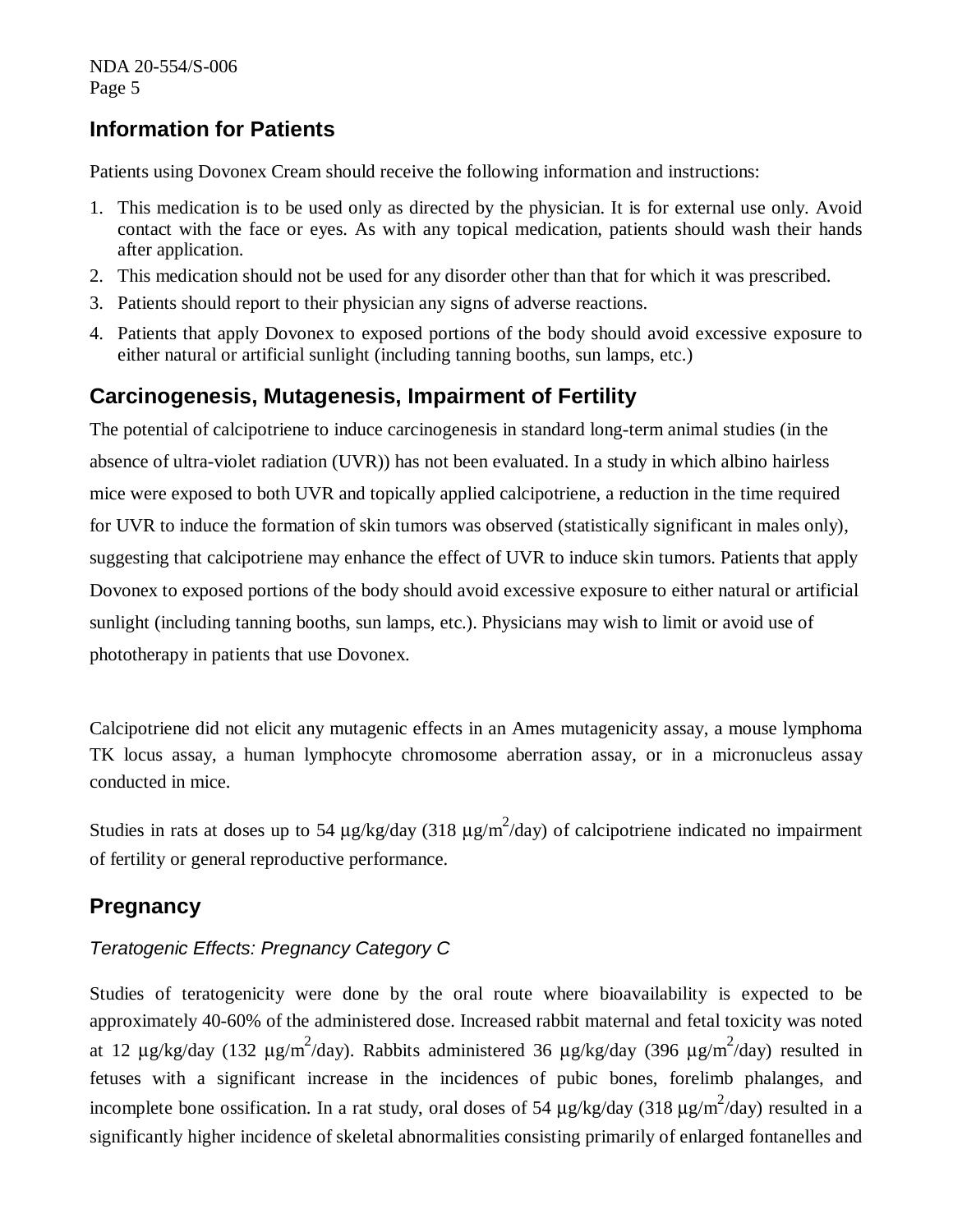NDA 20-554/S-006 Page 6

extra ribs. The enlarged fontanelles are most likely due to calcipotriene's effect upon calcium metabolism. The maternal and fetal calculated no-effect exposures in the rat  $(43.2 \text{ }\mu\text{g/m}^2/\text{day})$  and rabbit (17.6  $\mu$ g/m<sup>2</sup>/day) studies are approximately equal to the expected human systemic exposure level (18.5  $\mu$ g/m<sup>2</sup>/day) from dermal application. There are no adequate and well-controlled studies in pregnant women. Therefore, Dovonex Cream should be used during pregnancy only if the potential benefit justifies the potential risk to the fetus.

## **Nursing Mothers**

There is evidence that maternal 1,25-dihydroxy vitamin  $D_3$  (calcitriol) may enter the fetal circulation, but it is not known whether it is excreted in human milk. The systemic disposition of calcipotriene is expected to be similar to that of the naturally occurring vitamin. Because many drugs are excreted in human milk, caution should be exercised when Dovonex Cream is administered to a nursing woman.

#### **Pediatric Use**

Safety and effectiveness of Dovonex Cream in pediatric patients have not been established. Because of a higher ratio of skin surface area to body mass, pediatric patients are at greater risk than adults of systemic adverse effects when they are treated with topical medication.

#### **Geriatric Use**

Of the total number of patients in clinical studies of calcipotriene cream, approximately 15% were 65 or older, while approximately 3% were 75 and over. There were no significant differences in adverse events for subjects over 65 years compared to those under 65 years of age. However, the greater sensitivity of older individuals cannot be ruled out.

### **ADVERSE REACTIONS**

In controlled clinical trials, the most frequent adverse experiences reported for Dovonex (calcipotriene cream) Cream, 0.005% were cases of skin irritation, which occurred in approximately 10-15% of patients. Rash, pruritus, dermatitis and worsening of psoriasis were reported in 1 to 10% of patients.

### **OVERDOSAGE**

Topically applied calcipotriene can be absorbed in sufficient amounts to produce systemic effects. Elevated serum calcium has been observed with excessive use of topical calcipotriene. If elevation in serum calcium should occur, discontinue treatment until normal calcium levels are restored. (See **PRECAUTIONS**.)